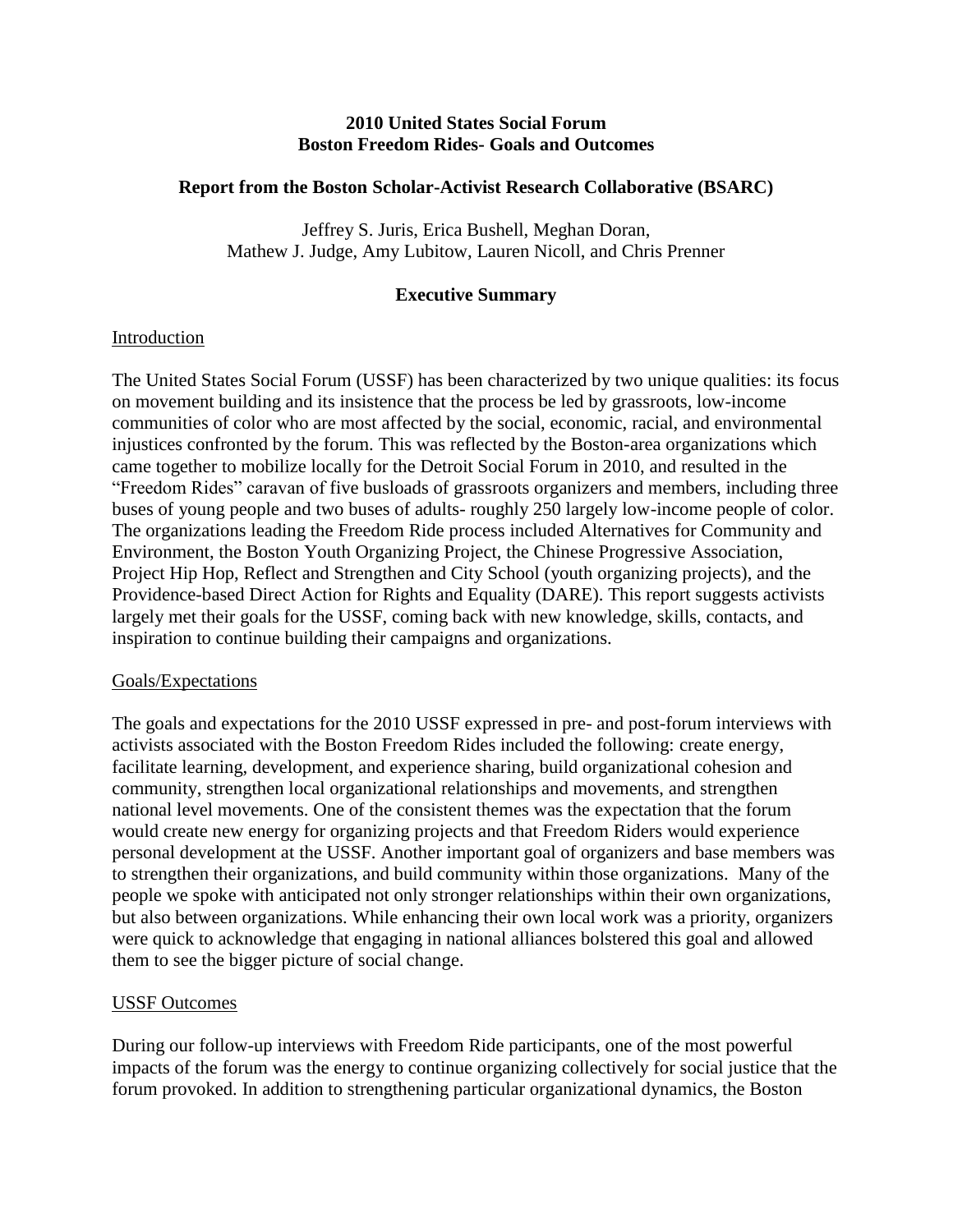Freedom Rides also contributed to the forging of mutual awareness, connections, and relationships among grassroots base-building groups working across different issue areas and generational divides. Their personal development facilitated by the USSF, as well as the exchange of ideas, strategies, experiences and contacts reflect the notion and practice of open space that is central to the social forum process. Another clear outcome of the USSF was the building of cohesion and community within particular organizations. This was especially notable within youth organizations such as REEP.

Post USSF, we found that participants expressed significant desires to support Detroit and its local movements, which was not seen in pre-interviews. People's experiences in Detroit stood out as crucial in terms of helping people to understand how broader socio-economic inequalities and injustices are experienced in the everyday lives of people, not only in Detroit but at home.

#### Conclusion

The USSF largely met the goals and expectations of Freedom Ride participants and organizers, particularly those from ACE and REEP who were most directly involved in coordinating the process. The forum generated a great deal of energy, excitement, and inspiration that has led to ongoing organizing and movement building at local, regional, and national levels. However, there were fewer relationships forged between members of grassroots base building organizations and activists from other movement sectors including mainstream peace, environmental, and labor movements and more informal collectives and direct action groups. Given scarce time and resources it makes sense to focus on building those relationships that are most directly related to your ongoing organizing and most relevant to the goals and experiences of your membership. The major complaints expressed by the Freedom Ride participants pertained to logistical issues, particularly the impersonal, corporate feel of the Cobo Convention Center and the difficulty of traveling between workshops. Tellingly, when we asked our interviewees whether they would attend another U.S. Social Forum, almost everyone gave an enthusiastic affirmative response.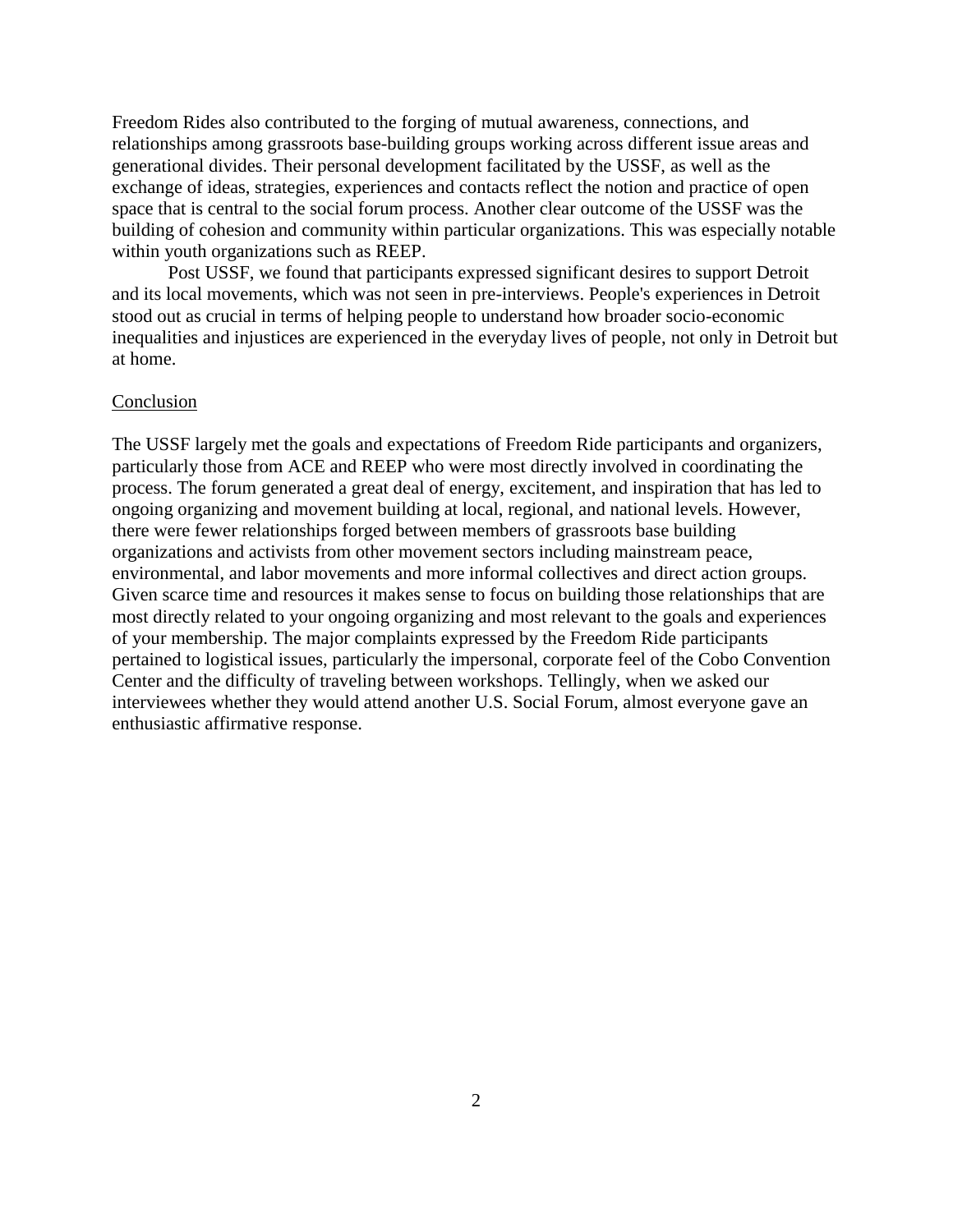#### Introduction

The World Social Forum began in Porto Alegre, Brazil in January 2001 as an open space for movements and civil society organizations to share ideas and experiences, develop strategies, and communicate and coordinate around specific campaigns and initiatives related to the global struggle against neoliberalism. In addition to the subsequent global events in cities such as Porto Alegre, Mumbai, and Belem, which have drawn hundreds of thousands of activists from around the world, the social forums have blossomed into a truly global process involving hundreds of forums at local, regional, and global levels. The first-ever United States Social Forum (USSF) was held in Atlanta in 2007, bringing together 12,000 grassroots activists and organizers for the largest social movement gathering in U.S. history. Since its inception the social forum process in the U.S. has been characterized by two unique qualities: its focus on movement building and its insistence that the process be led by grassroots, low-income communities of color who are most affected by the social, economic, racial, and environmental injustices confronted by the forum.

Building on energy generated in Atlanta in 2000 several organizations from in and around the Boston area came together to mobilize locally for the Detroit Social Forum in 2010. Ultimately this process brought five busloads of grassroots organizers and members to Detroit, including three buses of young people and two buses of adults- roughly 250 largely low-income people of color, in a caravan dubbed "the Freedom Rides" The organizations leading the Freedom Ride process included Alternatives for Community and Environment, the Boston Youth Organizing Project, the Chinese Progressive Association, Project Hip Hop, Reflect and Strengthen and City School (youth organizing projects), and the Providence-based Direct Action for Rights and Equality (DARE). Numerous other organizations also helped organize and/or travelled to Detroit with the Boston Freedom Rides, including grassroots youth and membership organizations from Providence RI and Springfield, MA. Planning for the Freedom Rides began in January 2010 and culminated with report-backs in July and August. The effort to mobilize for the Freedom Rides included not only securing transportation, but also making hotel reservations, public education and outreach regarding the USSF, and coordinating logistics and activities for delegation members and groups while in Detroit. As this report suggests, organizers and members largely met their goals for the USSF in Detroit, coming back with new knowledge, skills, contacts, and inspiration to continue building their campaigns and organizations.

This report is part of the effort to document local planning for the USSF conducted by The Boston Scholar-Activist Research Collaborative (BSARC). BSARC is a group of politically engaged researchers and graduate students from the Sociology and Anthropology Department at Northeastern University that participated locally as part of a larger Documentation and Evaluation Committee associated with the USSF National Planning Committee. As a part of this process, we worked with teams of engaged researchers throughout the U.S. to help record and assess the experience and impact of the 2010 USSF through participant observation. Locally, we worked with the Boston Freedom Rides during the planning, mobilization, and report-back phase of the process. We also conducted several dozen interviews with organizers, members, and activists from Boston who attended the Detroit Forum, most of whom were associated with the Freedom Rides before and after the forum, with the goal of assessing the impacts of the forum with respect to organizational goals and expectations. This report represents our initial findings based on those interviews. Most of the voices represented here are from the base building and youth organizations that led the process of mobilizing the Freedom Ride caravan to Detroit.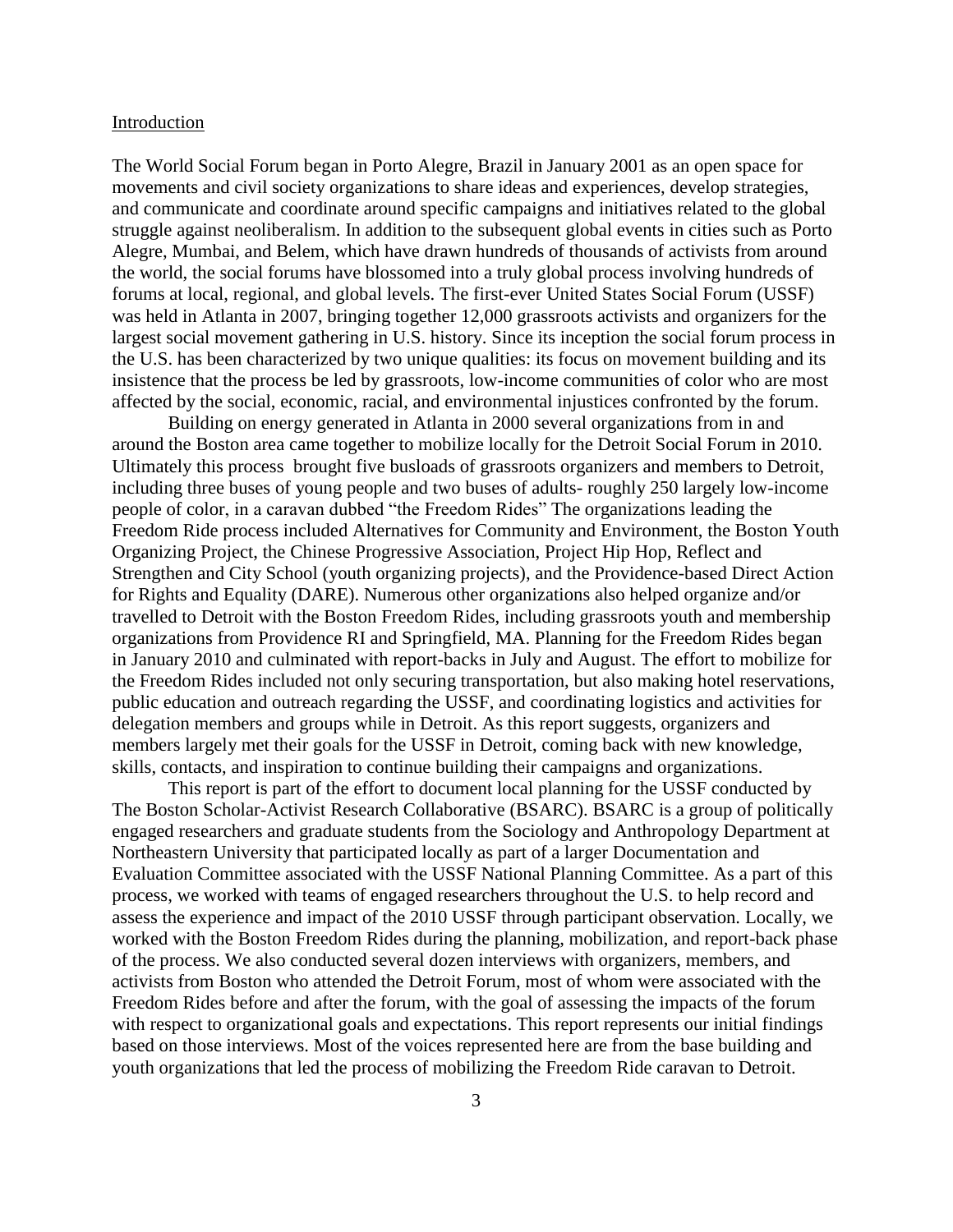Additional reports and articles based on a larger sample of interviews and observations will be forthcoming over the next couple years. An initial report from the larger Documentation and Evaluation Committee has already been presented to the NPC and can be made available upon request.

# Goals/Expectations

The specific goals and expectations for the 2010 USSF expressed in pre- and post-forum interviews with organizations and members associated with the Boston Freedom Rides included the following:

- Create Energy
- Facilitate Learning, Development, and Experience Sharing
- Build Organizational Cohesion and Community
- Strengthen Local Organizational Relationships and Movements
- Strengthen National Level Movements

As this list suggests, organizers and members expected outcomes from the forum across multiple levels of movement building: for individuals, local organizations, and national movements.

# *Create Energy*

 $\overline{a}$ 

During our interviews before the USSF one of the consistent themes we heard was the expectation that the forum would create new energy for organizing projects. Long-time organizers recognized that at events like the social forum, grassroots activists can experience, many of them for the first time, what it feels like to be part of a wider community of activists and movements struggling for social justice. They thus anticipated the social forum as an opportunity to foster commitment to life long struggle and to learn from a previous generation of activists. As Grace,<sup>1</sup> a youth organizer with Project Hip Hop, pointed out, the forum was an opportunity for young people "to see people that are at a deeper level of commitment than they are" and "to connect to people who have been in struggle for 50 years." Sandra, another youth organizer with the group Reflect and Strengthen and City School, had this to say about the creation of energy:

It's that spark you can't catch, that spirit that can't be arrested…it's the spirit that happens, that's the connection. It's the rejuvenating spirit, the gas station of the movement. So you go to get some gas. And that's the connection, it's going to help you. You're going to get a ride from there, that's just how I see it. It makes you realize, damn, I can't give up because this person's been fighting for sixty years! And they haven't given up yet!

 $<sup>1</sup>$  All names are pseudonyms in order to protect individual anonymity.</sup>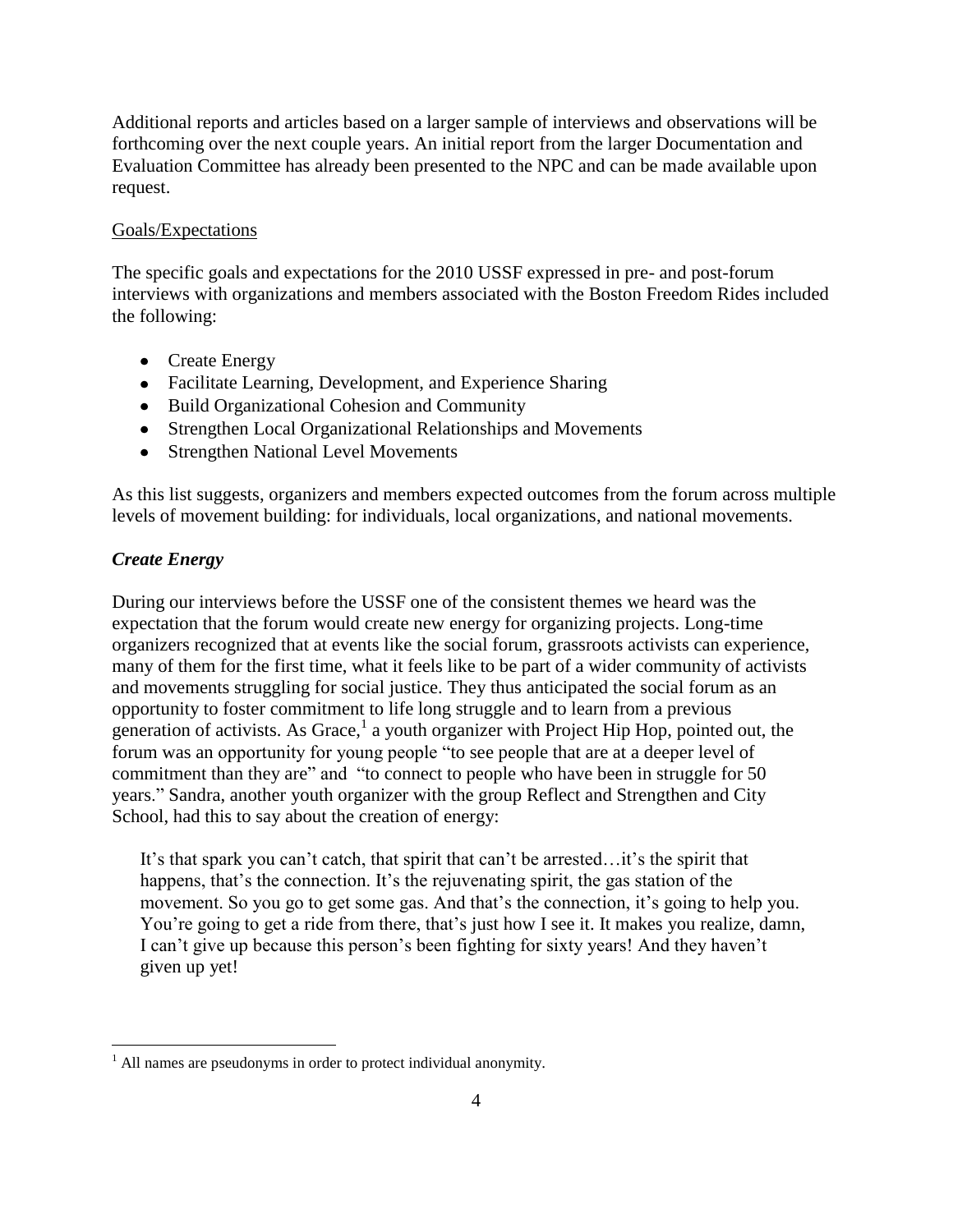Many organizers and members spoke about the impact of the 2007 USSF in terms of energizing them to increase their organizing efforts once back in Boston. Joe, a member of ACE and TRU, reported that he saw the forum as a place to build energy and a personal commitment to organizing activities: "Another thing that I'm really hoping to get out of the USSF, to come back with these people and have new ideas and fresh approaches and tons of energy to really get this thing off the ground." Thus, the energy created at the USSF was expected to be personally rejuvenating, facilitating fresh work around both nascent and long-term projects.

### *Facilitate Learning, Development, and Experience Sharing*

Another key goal or expectation among organizers and members was that participants in the Freedom Rides would experience personal learning and development at the USSF and that they would develop contacts and share experiences that would benefit them not only in terms of their political organizing and work with a specific organization, but also in terms of their own individual capacity and growth.

Organizations such as ACE specifically planned to have their members and organizers participate in certain thematic tracks, such as Right to the City, Movement Generation, youth organizing, transit justice, and environmental justice workshops. However, there is also a less directed, more exploratory nature of an event such as the forum where participants are exposed to new people, ideas, movements, and projects from around the country and the world. For many low-income base members of color, some of whom have never left Boston or the Northeast, the chance to experience another part of the country and to meet so many new people and be exposed to so many new things is potentially transformative. Dan, from ACE/TRU, expressed this sentiment prior to the 2010 USSF in this way:

We will be prioritizing certain things but also leaving some flexibility to our members to do what they want and then come back together and share their experiences and learning We're trying not to saturate our program, we want to make sure there is free/open space to meet people and go to cultural events, to be exposed to new experiences. This isn't a goal, but maybe an expectation: okay, go, meet ten people, start to get some information from people not even connected to environmental justice, and it may be something we can talk to members about.

Another important element of development and learning was identified by Alex of Boston Workers Alliance (BWA). He reported that he felt the forum process was an important experience in the development of his member's political consciousness and sense of belonging to something larger than themselves: "For me I hope it will help my members to be more politicized and feel connected to a broader movement." Other interviewees expressed the belief that organization members would deepen their political consciousness at the social forum, In addition to general politicization, the social forum was also viewed as a place for people to develop concrete skills. Many of the youth we spoke to emphasized "learning new ways or organizing" and meeting new people from across the country. An important component of this development included networking. Alex saw the forum as a place for leaders to learn from and connect with others: "for me what's most valuable is for our leaders to be able to meet other leaders." Malika, a youth organizer and member of REEP, defined her goals for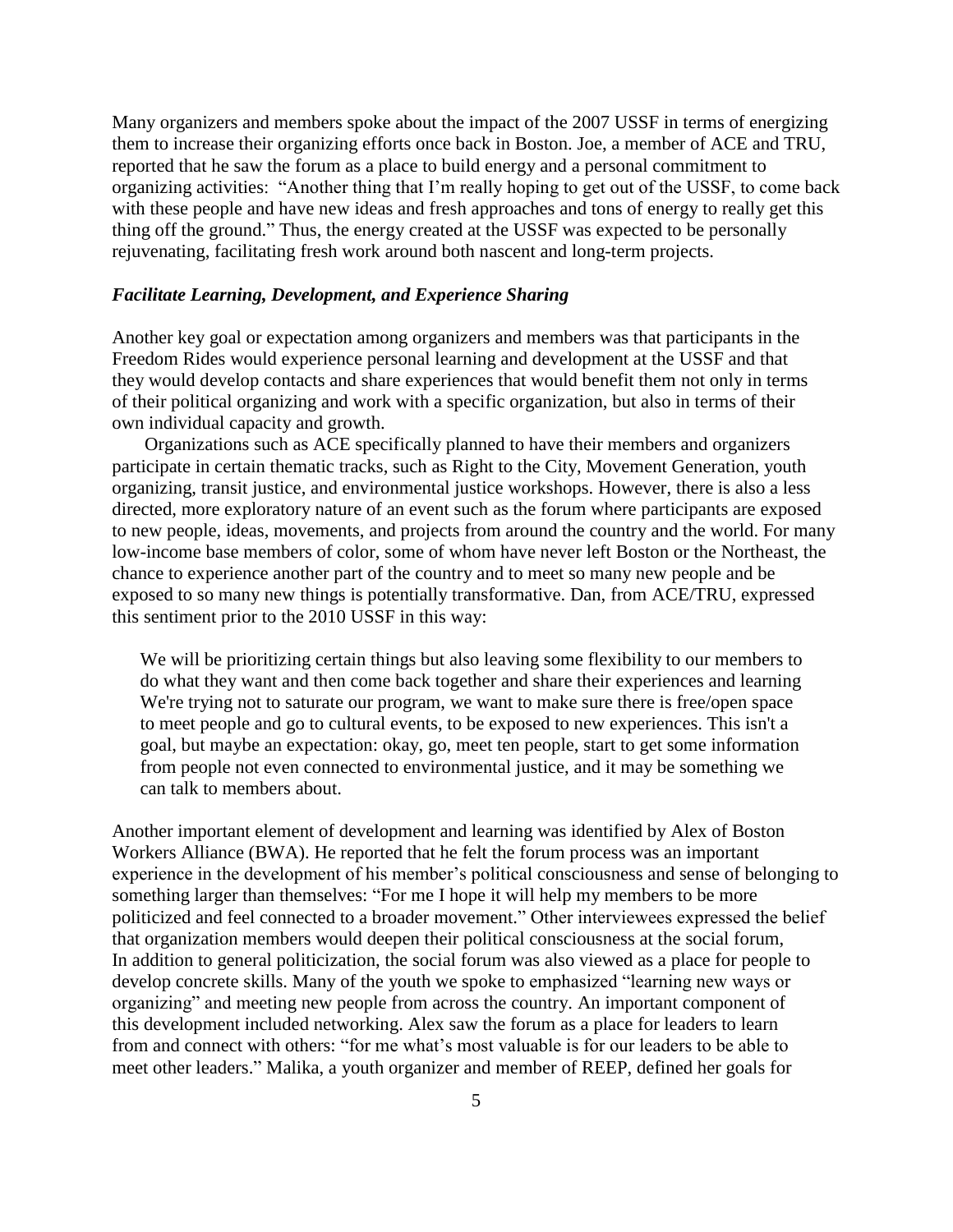the forum in terms of sharing ideas, experiences, and skills with similar organizations from around the country, and spreading the word about the work REEP is doing. As she put it:

For me, I wanted to go to let others know what we do here in Boston with REEP, like how we do stuff, just to learn other skills that other people all over the world have and come back and let them know how Oakland does it like this, and Cali does it like this, you know, and so and so does it like this, to learn new stuff. I wanted to outreach as much as possible, for everybody to know about REEP. I wanted people to know there were REEPers in Detroit: we're here, we're gonna let everybody know what we do in Boston.

Related to the above statements is the goal or expectation of leadership development, particularly for young people. Mike described the critical importance of youth leadership in the forum mobilizing process in this way:

One point where they [the young people] were really together was at that first info session [publicizing the USSF in Boston] knowing that to put young people's leadership at the forefront of our planning so they can lead a process like this. For us it was how do we make sure we have a space where their leadership is gonna be built up big time, and then also, how do we have a space where young people can be developing these real relationships and be freed to have their own experiences.

Overall, the new learning, skills, experiences, and contacts picked up at the forum can translate into the increased knowledge and capacity needed for ongoing organizing and movement building, particularly at the local level.

### *Build Organizational Cohesion and Community*

An important goal of organizers and base members on the Freedom Rides was to strengthen their organizations, and build community within those organizations. Strengthening internal relations, cohesion, and community within particular organizations and groups is a vital dimension of movement building, and the experience of mobilizing for, travelling to, and experiencing together an event such as the social forum can greatly enhance and transform internal group dynamics. This was a specific goal for Dan who explained that for the core group of ACE members and staff across programs and ages, "building stronger relationships that will be lasting and will strengthen is what we want to do as an organization and as a local movement here in Boston and the MASS area- I hope that that happens as a result of the ride, as a result of our coming together collectively a couple times and doing the ride there and back." As Maya, a youth organizer with BYOP, pointed out:

This is all love and faith, and I hope that really comes out. I think people have learned what they can do. For young organizers and young people in this process they've seen another thing in their organizations, themselves, their activism. Like "wait a second, we can do this? We can do anything!" So we've done a number of things together and I think we're going to continue to do a number of things together but it will be more meaningful,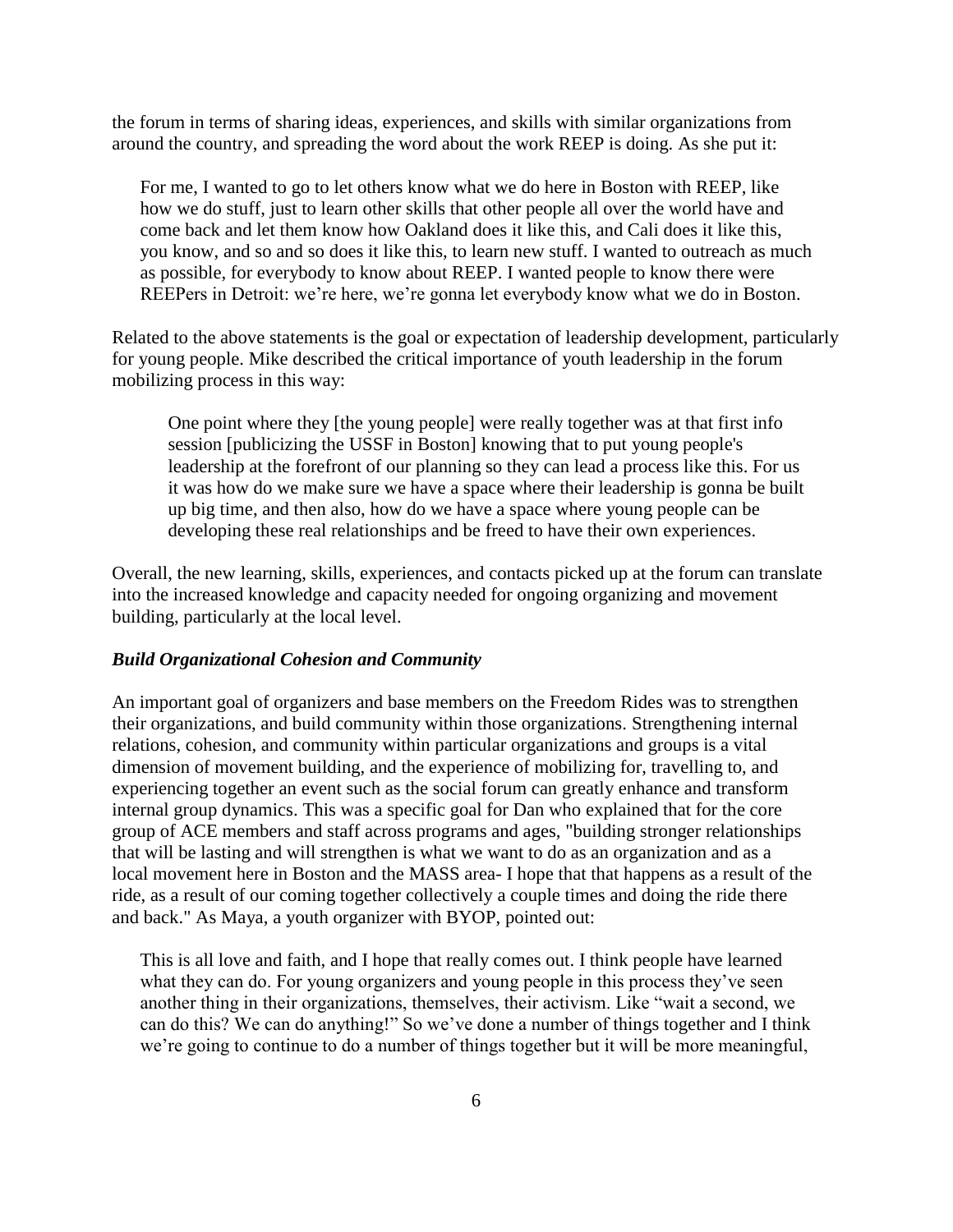it's just going to be stronger. To me that's just called solidarity. We'll probably see new relationships come out of this. I think it's going to change the nature of our outside work.

As we shall see, this was among the clearest and potentially most significant impacts of the USSF experience for many Freedom Riders, particularly for young people.

# *Strengthen Local Organizational Relationships and Movements*

Many of the people we spoke with anticipated not only stronger relationships within their own organizations, but also between organizations. A major goal of the organizers of the Freedom Rides was to use the USSF mobilizing process as a way to strengthen relationships between organizations working on similar issues that have a similar base among largely lowincome communities of color. Dan thus praised "the relationships we are building: across issues, across organizations, across differences" and anticipated long term impacts based on such relationships: "we're gonna see the benefit of that for years to come."

In this regard, the process of getting to the forum was viewed as important as being there. Linda, an organizer with DARE in Providence, explains this strategic significance of the Freedom Rides:

I think everyone talks about the social forum once you get there as a place where all sorts of networking and relationships are built, but I think the fact that Boston has used the process leading up to it and even the ride and the process of going there as an opportunity to do that has been brilliant, and really good strategically. And it's really been this build up. Fifteen hours that we're all gonna spend on a bus together there and back. The relationships are really gonna grow some teeth.

This was a particular goal of the youth organizers, who were not developing new relationships so much as cultivating relationships they have been building for years. In this context, organizing for the social forum took on particular significance. Maya put it this way:

I hope the alliances and our solidarity will deepen, especially for those groups that have been working together. We're not going to see each other every week when we come back. We'll go back into our own corners in some ways but I think there's going to be a difference when you know that person. Our emotions, our relationships, our feelings towards each other are going to be stronger in solidarity for a better world. We have some core agreements and I think we'll know more about each other than we did before and we can learn from each other a lot more, particularly for populations that were like, "I don't know if I can go over there or cross that line." You know, in Boston we have boundaries. I think we've learned from these rides, and we are going to continue to learn, different ways of crossing them for social justice.

These local and regional relationships can then become longer-term networks of communication, coordination, and mutual support that can strengthen specific actions and campaigns and help achieve concrete victories.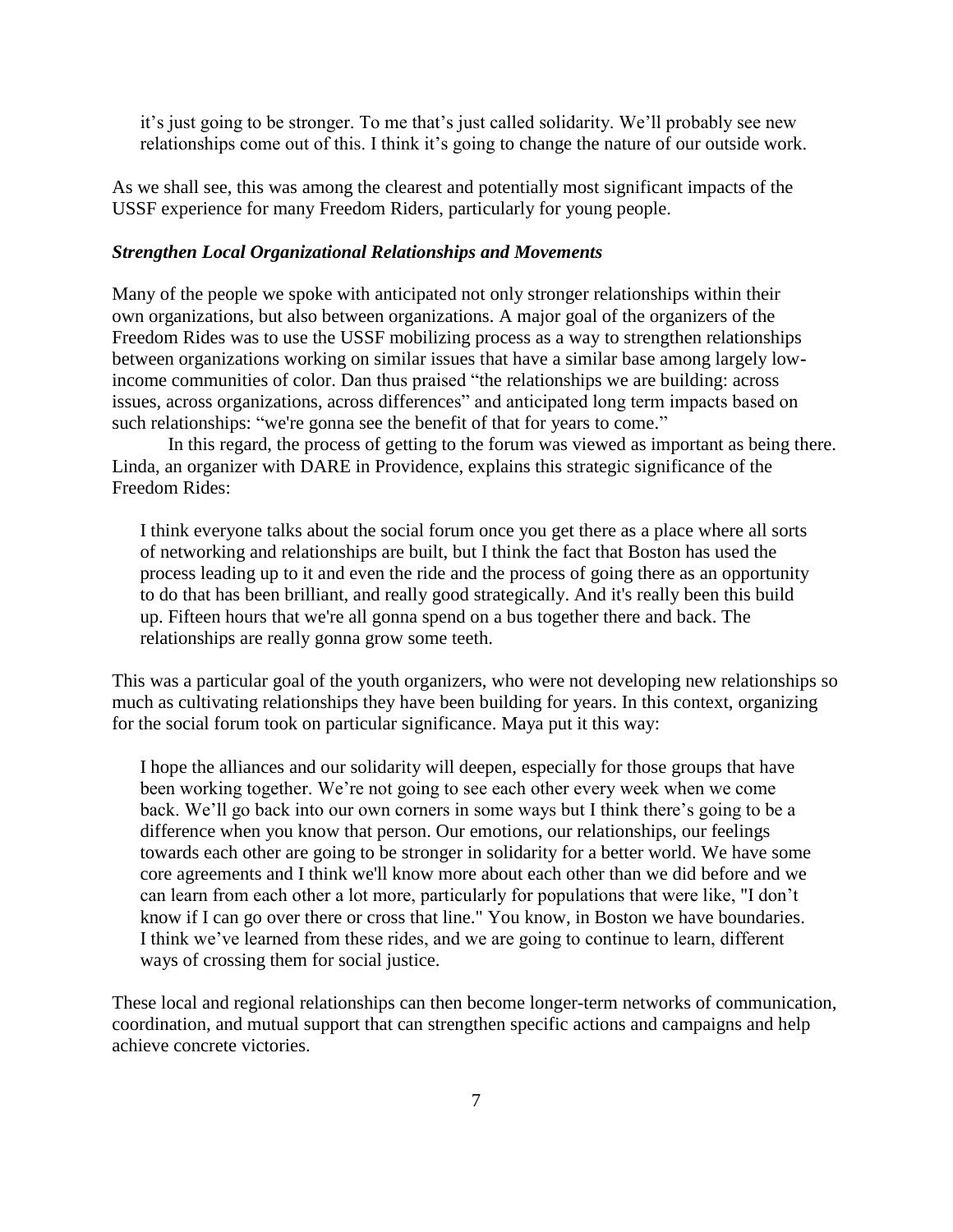### *Strengthen National Level Movements*

In addition to strengthening local relationships another key aspect of movement building is the development and expansion of networks and coalitions at the national scale. National networks such as the Right to the City coalition came out of the 2007 USSF in Atlanta, and organizers with ACE and other Boston area organizations were keen to participate in Right to the City events and strengthen those relationships. While enhancing their own local work was a priority, organizers were quick to acknowledge that engaging in national alliances bolstered this goal and allowed them to see the bigger picture of social change. Mike explained that ACE and REEP were making a strategic decision about furthering their work, "In certain struggles the time is now to build nationally. Before we would have gone to do a workshop, but now we're deep into stuff and we're well organized and strong, so we're gonna hold some space to move things forward nationally." Linda likewise discussed the strategic importance of making national connections at the social forum, emphasizing that DARE isn't "just working on issues in our little corner of Rhode Island, we're trying to affect things on a much larger scale and trying to get to the root causes, and in order to do that we need to build our movements in very careful and intentional ways. The social forums provide really good space for that."

ACE and REEP organizers in particular also expressed strong interest in sharing experiences and developing strategies, contacts, and relationships with other environmental and transit justice groups around the country. As Dan explained, "I want to see that movement grow and become organized, so people across the country are starting to connect and strengthen each other so we can win more and more." This kind of national networking and movement building is linked to the goal of building power, leveraging political strength, and winning victories beyond the local level.

# USSF Outcomes

### *Create Energy*

During our follow-up interviews with Freedom Ride organizers and participants after the 2010 USSF one of the most powerful and deeply felt impacts of the forum was the energy, inspiration, and desire to continue organizing collectively for social justice that the forum provoked. Mike stressed the importance of getting away from everyday life where you are "overwhelmed with these awful inputs" and to be surrounded by positivity and creativity.

Dan expressed a similar sentiment, emphasizing in particular the impact of participating in the opening march, especially for newcomers to grassroots organizing. As he explained:

During the opening march we walked and chanted together. Folks who had never taken part in this kind of thing loved it. They were taken back by the scale**-** thousands of folks. They had never seen that before. This is why we had members go, particularly folks who had never been to a social forum or a big rally. Part of it was giving them a new perspective on what the movement really is. They got out there, laughing, smiling, they just couldn't help it. They started carrying signs, making noise, and chanting in ways you never heard them before. At least four from the group I was hanging out with reminded me that people who were kind of quiet here have it in them. They understand what is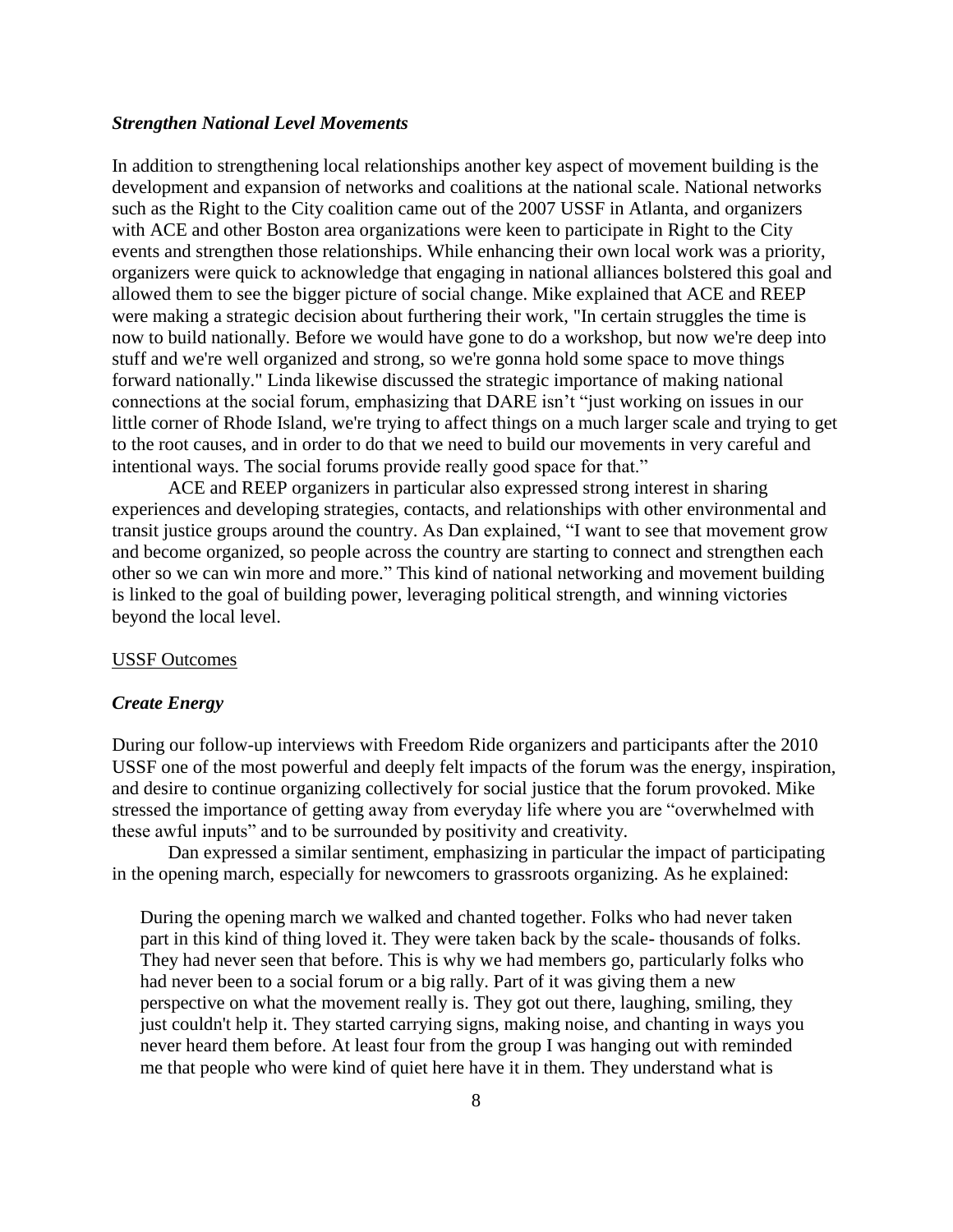going on in the neighborhoods, they understand the need to do something about it, but I don't know if they saw the breadth of the movement and how we connect up with other places, other states, other countries, and that march helped do that for folks, it was a big eye opener.

The energy, excitement, and inspiration generated is about more than personal transformation, however, it also translates into longer-term learning, organizing, and movement building, which was particularly evident for the young people who went to the forum. Grace, of Project Hip Hop, emphasized that the youth she worked with now had a new sense of what a movement could look like "so there is less a feeling of aloneness." Regarding the impact of the USSF on the young organizers and activists with REEP, Mike commented on the youth he works with "feeling urgency around struggle, feeling powerful around struggle." Jermaine talked about bringing such energy back to their work at home: "We came back here with that same energy we had in Detroit, because in Detroit we had energy out of control, since we came back we have been like on our stuff." For her part, Malika had this to say: "Now there's nothing stopping me, I'm gonna make change whether anyone likes it or not, no matter how much the government wants to stop it, we gonna go hard, it's like go hard or go home. I'm just fired up. Like nothing stopping me."

### *Facilitate Learning, Development, and Experience Sharing*

The personal learning and development facilitated by the USSF, as well as the exchange of ideas, strategies, experiences and contacts reflect the notion and practice of open space that is so central to the social forum process. Here too the goals and expectations of Freedom Ride organizers and participants were largely met. Several of the people we spoke with commented on significant networking experiences where true exchanges took place in which their members shared their work and learned important lessons from the work of others, as when ACE members met from groups around the country about their public transportation organizing.

Jermaine explained his experience of learning and sharing experiences during a workshop with other youth organizing projects as "real deep and real powerful and I learned a lot, even about Boston, about the problems we have here." Mike captured the pedagogical impact of the forum as he described the daily experiences of the young people he helped to coordinate as part of the freedom rides:

We sat down each morning and said "hey, here are a bunch of workshops that have been recommended to us, both in the youth space, or recommended by Right to the City, or recommended by Movement Generation, or different groups ACE feels a lot of solidarity and does work with. And we said, "alright, so out of these, which ones fills some of our goals? Who are the two or three folks who are excited about going to that one, and that one, and that one? And then they took mad notes and they would report back to the group at the end of the day. I felt that they brought back a lot of information, a lot of things in terms of improving their ability and their knowledge of organizing, but mostly through stories from other folks and inspiration.

In relation to the notion of leadership development, the very experience of being at such a massive event with so many people, particularly at the opening march, inspired and motivated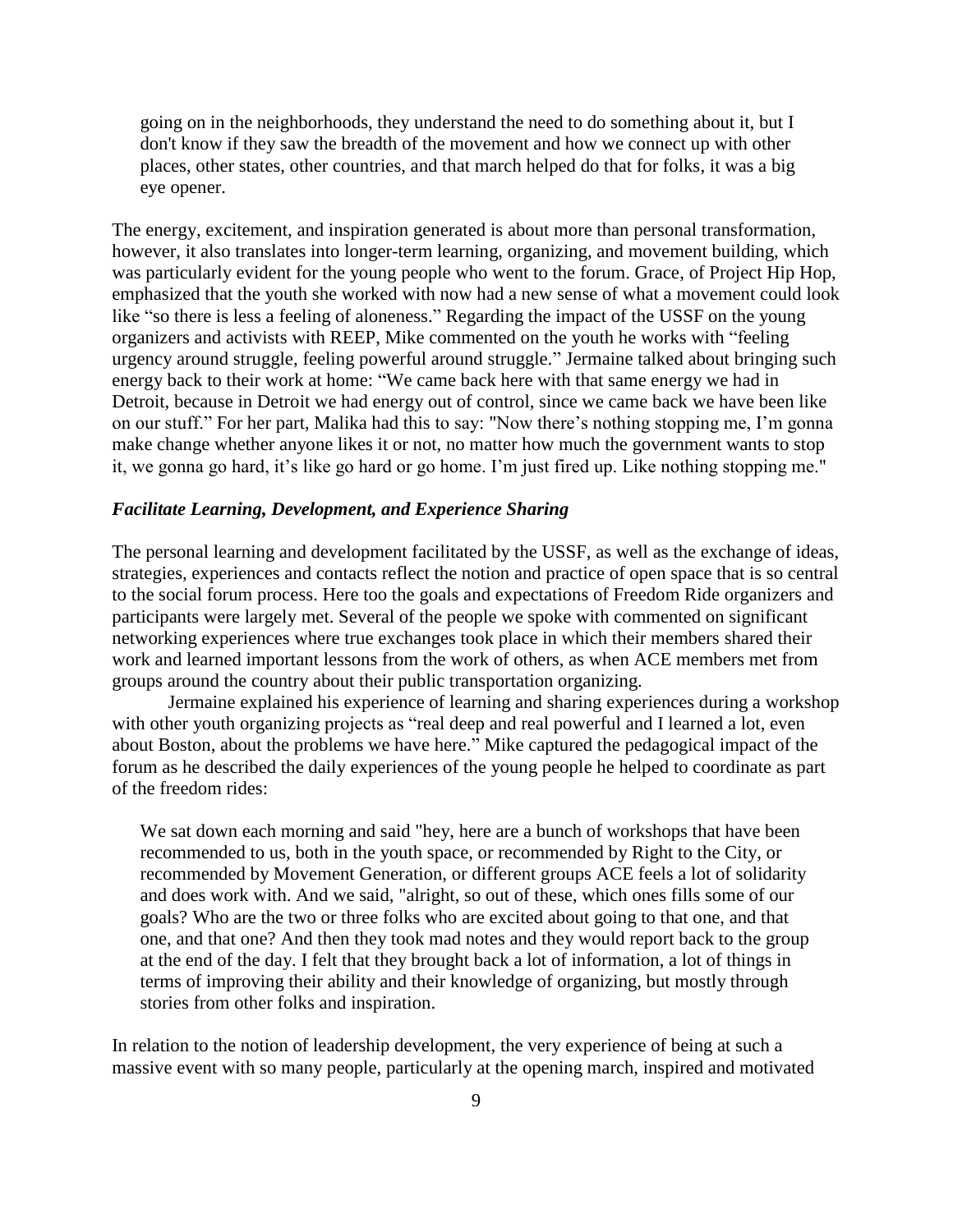members and organizers to want to take action they might otherwise not be willing to. As Jermaine from REEP explained about his feelings of excitement during the opening march, "It made me want to be like, 'Give me a microphone, let me say something,' and just start a chant. It was a good sense of leadership, it was a good lesson in how to be a leader and how to lead."

### *Build Organizational Cohesion and Community*

Another clear and beneficial outcome of the USSF was the building of cohesion and community within particular organizations. Carol summarized this benefit of the USSF by saying, "It bonds relationships together which is really important. I mean, I feel a lot closer to the women I went there with." This was especially notable within youth organizations such as REEP. Mike had this to say about the effect of the forum on REEP as a group, "our young people connected so deeply during the trip, they came back solid as a group and with a ton of energy for the struggle." Malika talked about another key moment that really brought REEP members together as a group in which "there were alumni shedding tears, and it was just so deep." Althea further reflected on the importance of such transformative moments with respect to internal cohesion within REEP in the following terms:

I think as a group they were doing really well but they were still defining group dynamics, just learning who each other are and interacting without always getting pissed off about something. They had a couple of sessions where they had all night long conversations and just shared more about who they are. There were some tensions building up in the group and they talked with each other and just sort of had it out. And that was really powerful for them. When they came back to Boston they were tighter, really supportive of one another. I've seen how they work better together, I think it helped the group gel.

In terms of the larger ACE delegation, one of the particular moments that stood out in people's minds as having contributed to a sense of group cohesion was a BBQ that was held at the home of an ACE member's relatives, which also provided an opportunity to learn about issues related to food justice in Detroit. Joe confronted a unique situation when a family member passed away during the forum. His experience in Detroit was shaped by the support he received from other Boston activists: "I really felt their [other Boston-based participants] presence a lot was when I was going through my personal thing. I feel a lot closer to them because I was with them."

These kinds of moments provided an opportunity for members to get to know one another and to build strong inter-personal, intra-organizational, and cross-generational bonds. As Dan continued regarding the experience of the forum, "What stood out, I think, was the sense of people starting to build closer relations within the group. Youth and adults and people who never really spent a lot of time together started to hear each other and listen and learn from each other."

Beyond the strengthening of personal relationships, this kind of internal group cohesion can translate into ongoing organizing and organization building, which Mark feels was perhaps the most important outcome of REEP's participation in the forum:

They built tightly with each other. To organize you have to have so much trust built, and you have to have real genuine relationships with the organizers, real friendships, deep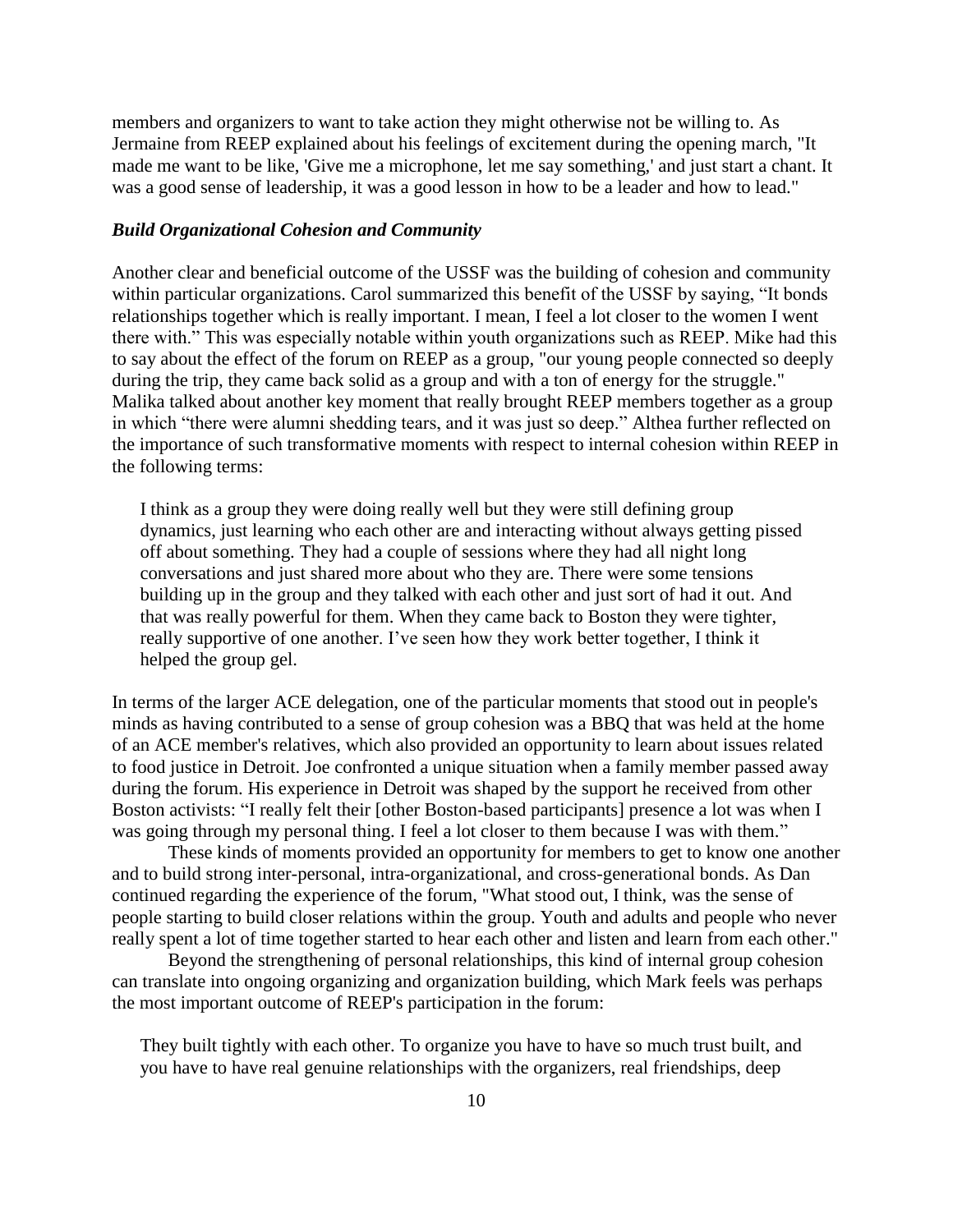appreciation for the people you are organizing with. Real deep trust and love and care and we built that in big ways, and probably for our group that's the biggest benefit. I feel like we're on the cusp of building a big membership, just doing tremendous youth organizing work in the coming couple years and it's sort of launched by that experience at the forum. So I mean if nothing else happened in terms of movement building, and we got to build our own group and our own struggle that much in that venue, it was worth it for us.

### *Strengthen Local Organizational Relationships and Movements*

In addition to strengthening particular organizational dynamics, the Boston Freedom Rides also contributed to the forging of mutual awareness, connections, and relationships among grassroots base-building groups working across different issue areas and generational divides. For example, Lucy from Freedom Road noted, "I've made an effort to seek out people who I might not have known as well before, and different types of conversations. I knew folks well before the forum process, but I feel like it could add some dimension and I think I see some organizational building." More broadly, Dan suggested that groups that knew each other before hand now "are more open and interested" and "are looking for opportunities to come support each other."

This building of local relationships and movements across organizations was particularly notable among the youth organizing projects that came together within the Boston Freedom Rides. Mark noted the important realization that " we can't do it on our own" and went on to describe how the youth groups are starting to understand their own strengths and work together more closely in a large part because of relationships developed at the forum.

It was not only the experiences on the buses or in Detroit that strengthened group solidarity. The planning process itself also played an important role, especially given the satisfaction of pulling off such a large venture. This allowed groups that had previously worked together to develop a deeper sense of trust. As Grace explains:

There is a level of synergy and a level of relationship that had never been. Organizing the social forum trip helped us see the beginning of what is possible together. No single one of us could have pulled off the logistics ourselves, raised the money ourselves, none of it. I really feel like for me, I see it as the first major act of a coalition and a collaboration I believe has more potential than I've seen before. It has more of the ingredients necessary to actually work together than before. I think we felt ourselves being powerful together. There's a lot more work, but I feel like we felt close to each other. We were part of the Freedom Rides, and not our own individual organization.

Malika pointed out that since the USSF the connections built in Detroit have become ongoing relationships of mutual solidarity and support. As she explained, "every time we've had a big event, they [the folks from Boston and Providence they met at the forum] were there, they came to the youth summit, they came to some of the rallies, every time we've had an event we would outreach to them and they was there, like REEP, we're there [for them]."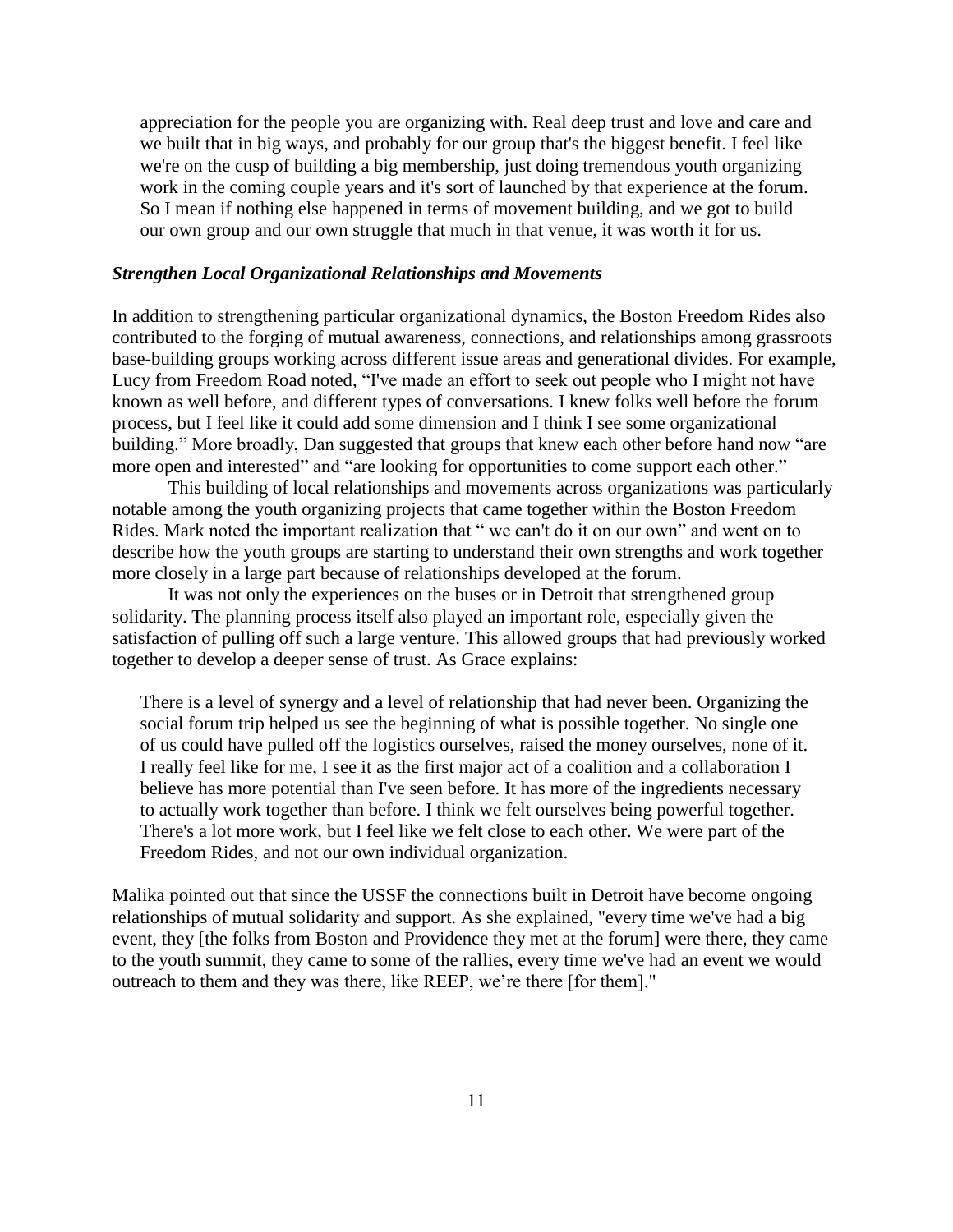### *Experience and Support Detroit and Detroit-Based Movements*

Though it was not voiced as an expected outcome by organizers and participants of the Boston Freedom rides, learning about Detroit and supporting local Detroit-based movements was an important goal of forum organizers. However, in our interviews after the USSF, we found that organizers and members alike expressed significant desires to support Detroit and its local movements. People's experiences in Detroit and what they learned about the social and economic conditions in that city stood out as crucial in terms of helping people to understand how broader socio-economic inequalities and injustices are experienced in the everyday lives of people in a city such as Detroit. It also helped people to appreciate their own struggles in Boston. As a grassroots member of ACE pointed out during a sharing circle at the organization's report back after the forum, "They have no public transportation in Detroit, there's no way to get around, I guess what we have isn't so bad." An ACE organizer reminded everyone that we still have important issues to work on here, and the base member added, "Yeah, I'm still down with the struggle, I know we still have to fight."

Organizers and base members expressed similar thoughts about the lack of supermarkets in Detroit, recognizing how bad it is in that city but also wanting to continue the local struggle for food justice in Boston. Learning about Detroit thus helped people understand how issues such as environmental, transportation, housing, and food justice play out locally in Boston.

In addition to strengthening in**-**group cohesion, the BBQ mentioned above that Freedom Riders attended also provided an opportunity to talk to local Detroit Activists and, although not a formal part of the USSF, the experience of meeting local leaders left an impression on Joe: "A Boston activist set up a meeting for us with local leaders, and that was really informative."

The young people from REEP also learned a great deal from their exploration of and experiences in Detroit, particularly around the meaning and lived experience of environmental justice. Mark recalled their participation in a tour organized by a Detroit-based youth group:

We're driving around in this van and I said at one point, "Everybody yell out every time you see an environmental injustice." And then they're just like, "environmental injustice, environmental injustice." It would be like, "Environmental injustice, look at that building, environmental injustice, look at that thing and the houses right next to it, environmental injustice, look at the train station boarded up, environmental injustice, over and over and over. They're like, "I bet that's a brown field, I bet that's a brown field." Just the number was stunning, that was stunning. They made a really good choice to have it in Detroit, in my opinion, we needed to see that.

Jermaine talked about his experience of seeing Detroit on the same tour, and how it affected his outlook, concluding that "just to know that like 'cause people got it bad it showed that sometimes you gotta, not necessarily accept what you have, but you gotta be grateful and not just be so unsatisfied with what you got; that's what it taught it me."

# *Strengthen National Level Movements*

At the national level, the Detroit USSF also had a significant impact in terms of helping participants in the Freedom Rides make connections and build relationships with their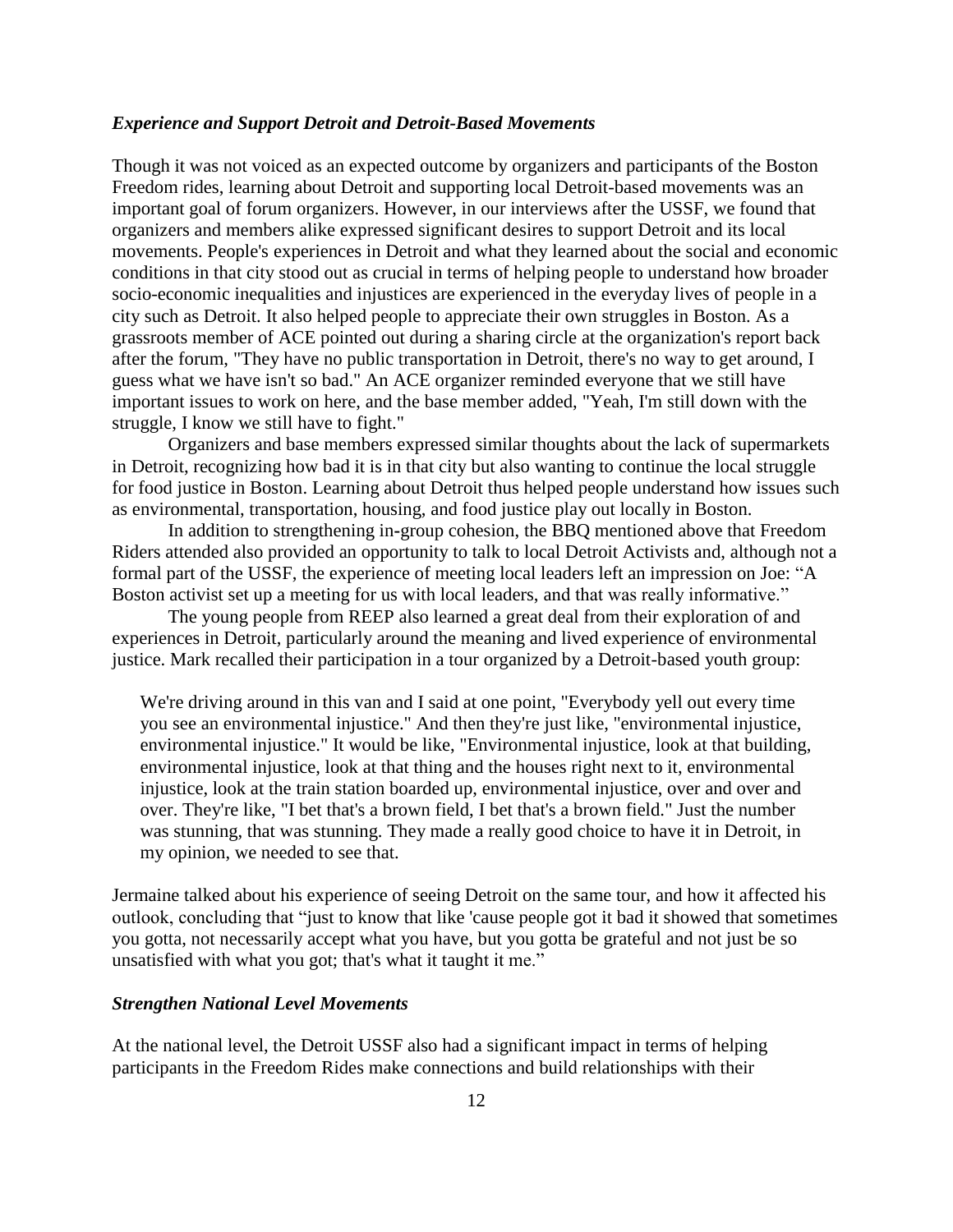counterparts around the country working on similar issues related to housing, transportation, environmental justice, and other social justice issues. Connections and relationships were developed through specific workshops as well as in the context of new and/or emerging national networks and coalitions such as Right to the City or Transit Riders for Public Transit. In terms of national movements facilitated by the USSF, Dan explained, "I'm thinking in terms of networks we're not connected to as much as we should be. Right to the City is a good example, or maybe the Push Back Network, maybe the Movement Generation folks. I think about those groupings of organizations across the country, and that it [the forum] just sort of reminds us that those are folks we really need to pull from and who we have a lot to learn and gain from."

The young people at REEP have been working on youth-related transit justice issues, and they organized a workshop at the forum that brought together young people from around the country facing similar challenges. As Maya explained, "groups from LA, New York, Chicago, New Orleans and Milwaukee are mounting this national campaign and just made this agreement with the youth groups coming out of the story circle that we can have youth priorities and youth organizing as a part of that larger national battle. That's huge." These conversations led to the idea of building a national-level youth platform to fight for federal legislation in support of transit justice. Mark talked about this outcome of the forum as historic: "our young people held a workshop in the youth space and invited any young people who had been working on public transit from across the country to come together and to talk and to build and to share…this was the first time ever that such a conversation has happened. "

Regarding a broader, more identity-related meaning of movement building, Dan described connecting with other groups that work on similar issues but often don't connect:

I think people identify at ACE with the environmental justice movement, so that's how we started the conversation, but we let them know that there is something broader, that there's something about social justice, economic justice, and it goes on from there, and what we were trying to get across to people was that it doesn't matter what the name of it is, it's that people are facing similar struggles, are organizing, are learning similar skills, and for similar reasons are fighting in their local neighborhoods.

Thus, beyond specific networks, platforms, and coalitions, the USSF has also contributed to a more general sense of movement building on a national scale.

### Conclusion

The USSF largely met the goals and expectations of Freedom Ride participants and organizers, particularly those from ACE and REEP who were most directly involved in coordinating the process. As we saw, the forum generated a great deal of energy, excitement, and inspiration that has led to ongoing organizing and movement building at local, regional, and national levels. The USSF also provided an important space for learning, personal development, and the sharing of ideas, experiences, and strategies among organizers and grassroots members. This was particularly the case with respect to workshops, assemblies, and other events organized by particular networks relevant to the work of Boston-area member organizations such as ACE or REEP, including Right to the City, Movement Generation, and Transit Riders for Transit Justice.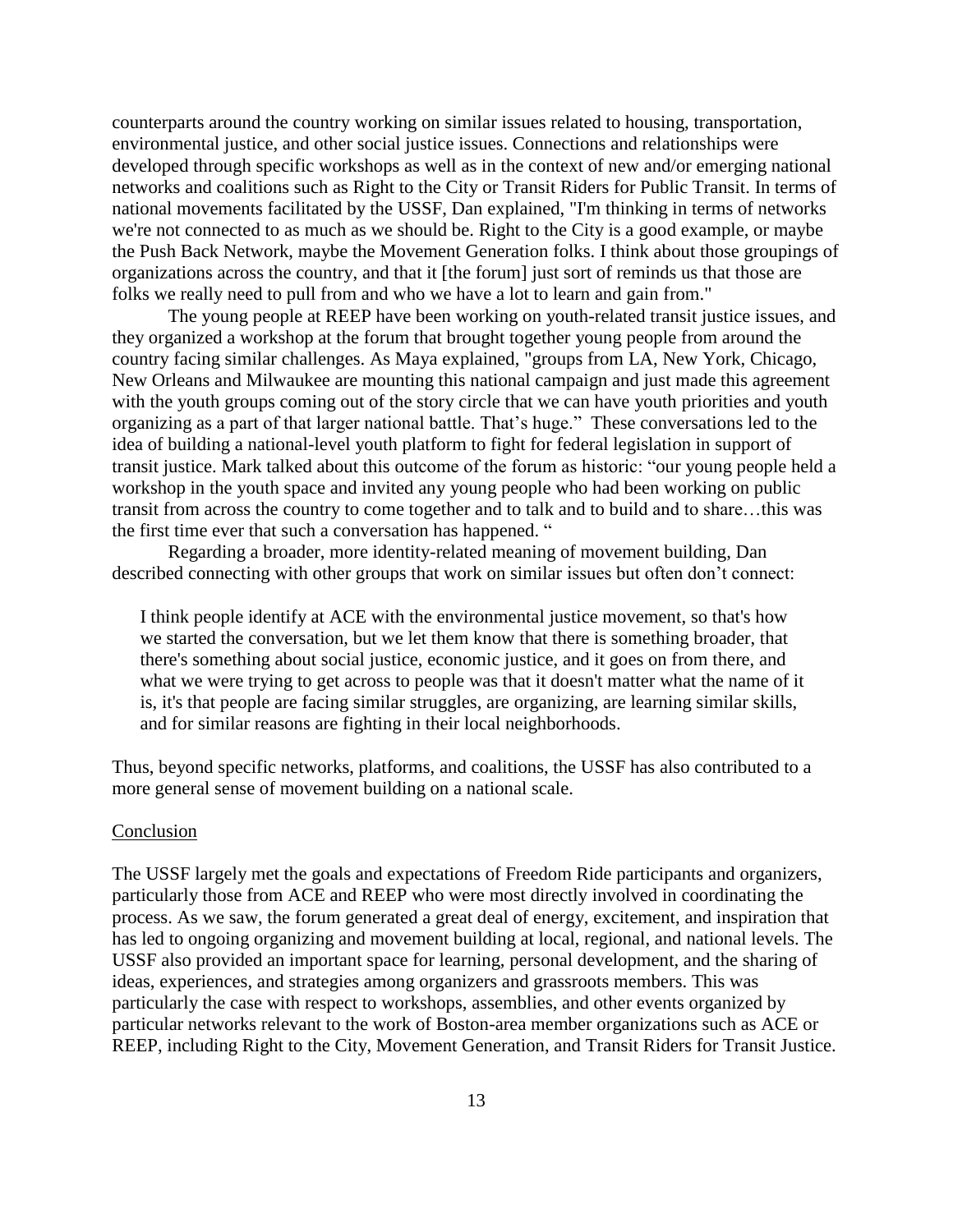In each of these cases, organizers and base members brought back knowledge, skills, contacts, and information to share with their organizations.

One of the most important outcomes of the USSF was the strengthening of internal cohesion and relations within organizations, as we saw most clearly among REEP members. In addition, the Freedom Rides also reinforced inter-organizational relationships and connections at the local and regional levels in Boston and between Boston and Providence. The USSF also provided a space for building national level movements, including the strengthening of specific networks and the promotion of a more general sense of belonging to a larger national movement around issues such as housing, environmental, transit, food, and youth justice. An important outcome of the forum that was perhaps less expected by Freedom Ride organizers was the positive impact of learning about the socio-economic situation in Detroit and how it relates to peoples everyday lived experiences in Boston. Learning about Detroit also provided an opportunity to work with and support local Detroit-based organizations, which was an important goal of the National Planning Committee. Finally, the USSF also allowed grassroots base members and organizers to broaden their horizons and develop frameworks linking local, regional, and global scales.

One movement building dimension that was not addressed by the Freedom Ride organizers and participants we interviewed from grassroots base-building groups was the building of relations and ties across movement sectors. In other words, Boston Freedom Riders shared their ideas, strategies, and experiences, developed personal relationships, and planned specific campaigns and initiatives with their counterparts with other grassroots base building groups associated with networks such as Right to the City, Movement Generation, or Transit Riders for Public Transit and around issues such as housing, environmental, transit, food, and youth justice.

Indeed, building these relationships within the grassroots base-building sector was an expressed goal of the organizers we interviewed. However, there were fewer connections built and relationships forged between members of grassroots base building organizations and activists from other movement sectors including mainstream peace, environmental, and labor movements and more informal collectives and direct action groups. Given scarce time and resources it makes perfect sense to focus on building those relationships that are most directly related to your ongoing grassroots organizing, and that are most relevant to the goals and experiences of your membership, yet the social forum process also provides an opportunity to build wider links across movement sectors at the local as well as wider regional and national scales. The major complaints expressed by the Freedom Ride participants we interviewed from grassroots base building organizations pertained to logistical issues, particularly the impersonal, corporate feel of the Cobo Convention Center and the difficulty of traveling between workshops at Wayne State University, Cobo, and other USSF sites.

Overall, however, the USSF clearly met and even surpassed the expectations of Freedom Ride organizers and participants with respect to movement building goals at the personal, group, inter-organizational, and inter-scalar levels. In this sense, the forum contributed to the personal learning, growth, and development of individual members; sparked excitement and enthusiasm for continued organizing; and helped forge crucial relationships and connections across basebuilding groups and grassroots social justice projects led by low-income people of color at local, regional, and global levels. Consequently, the organizations that attended the USSF and took part in the Boston Freedom Rides are clearly stronger and more cohesive, more connected to their